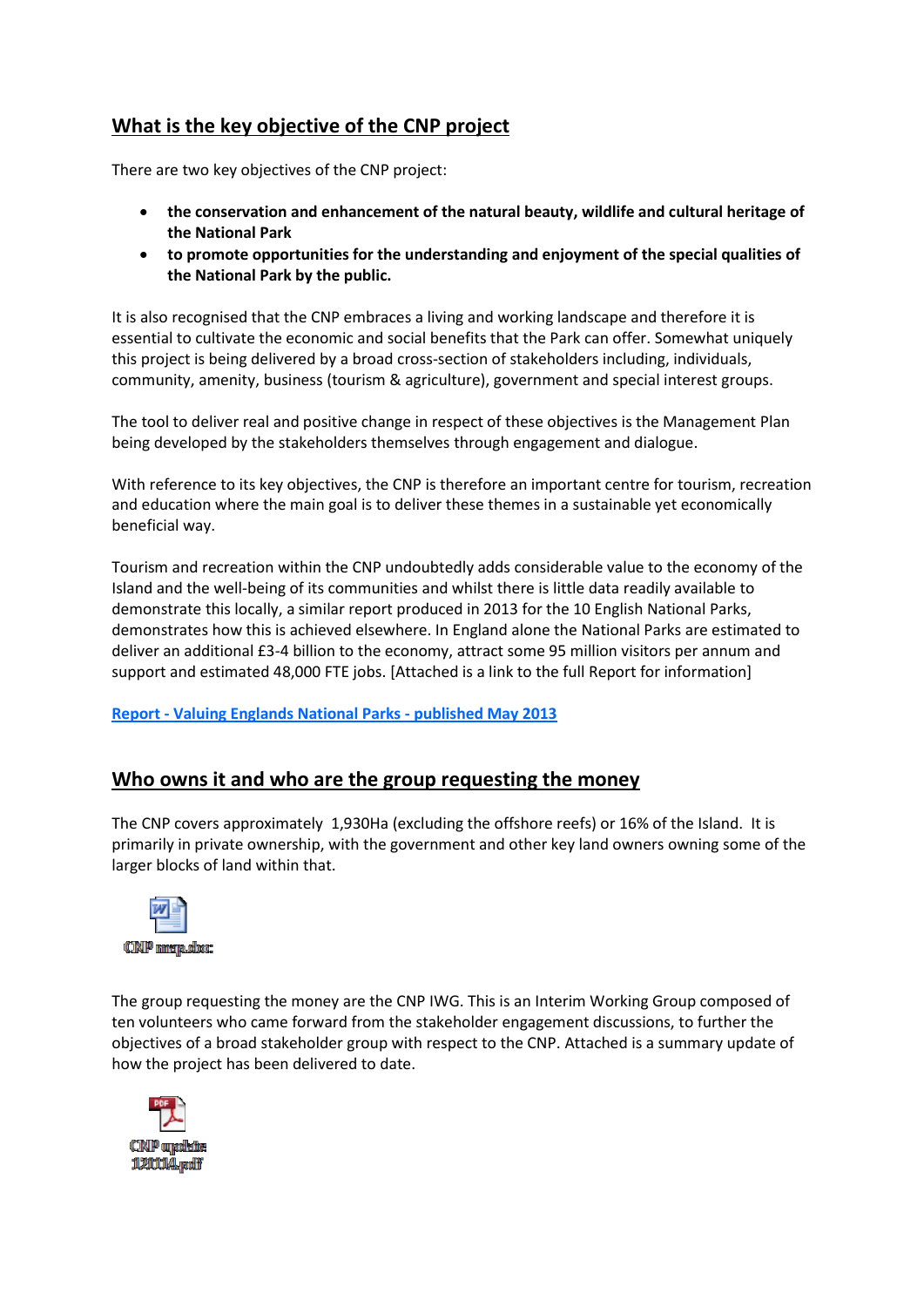## **What status do they have**

The IWG have no legal status. However it is important to state that the CNP is designated under Policy – The Jersey Island Plan, a document required under the Planning & Building (Jersey) Law 2002. The Island Plan proposes a 10yr plan that cannot be altered without a comprehensive and independent process of consultation, followed by the approval of the States Assembly. In that respect the CNP, the Management Plan and the "governance group," be they the Interim Working Group or a long term group have a secure tenure.

In addition, by virtue of the fact that the CNP project is stakeholder led, the Interim Working Group that are currently in place are fulfilling the mandate of a broad coalition of stakeholders and therefore hold the fullest legitimacy.

#### **What will the money actually be spent on, with a break down**

The IWG have a set of objectives that they have been tasked with by a broader stakeholder group. These include:

- **Establishing a CNP brand image**
- Awareness raising
- Finalisation of the Management Plan and Action Plan
- Launch of the CNP and plans
- Establish the CNP Group and development of the governance document, (possibly through Terms of Reference) in consultation with the broader stakeholder group
- Ensure a smooth transition between the Interim Working Group and a long term CNP Group

**Establishing a CNP brand image** is seen as a critical first step in the delivery of these objectives, taking the CNP from concept to launch. It is proposed that the money will be spent as follows\*:

- Create a logo £2500
- Create and set up a website £5000
- Create brand identity £5000
- Launch a website and organisation £2500
	- $\circ$  To include an initial brochure for distribution with a tourism orientation £2500
- Contingency £2500

\*[The figures below are based on an actual project recently delivered in conjunction with a professional agency]

### **What happens after the branding project has been completed**

As above, the branding project is the  $1<sup>st</sup>$  in a series of objectives for the IWG that also includes:

- Awareness raising
- Finalisation of the Management Plan and Action Plan
- Launch of the CNP and plans
- Establish the CNP Group and development of the governance document, into Terms of Reference in consultation with the stakeholders
- Ensure a smooth transition between the Interim Working Group and a long term CNP Group (functions of which have been discussed already at stakeholder level).
- Continue to secure resources